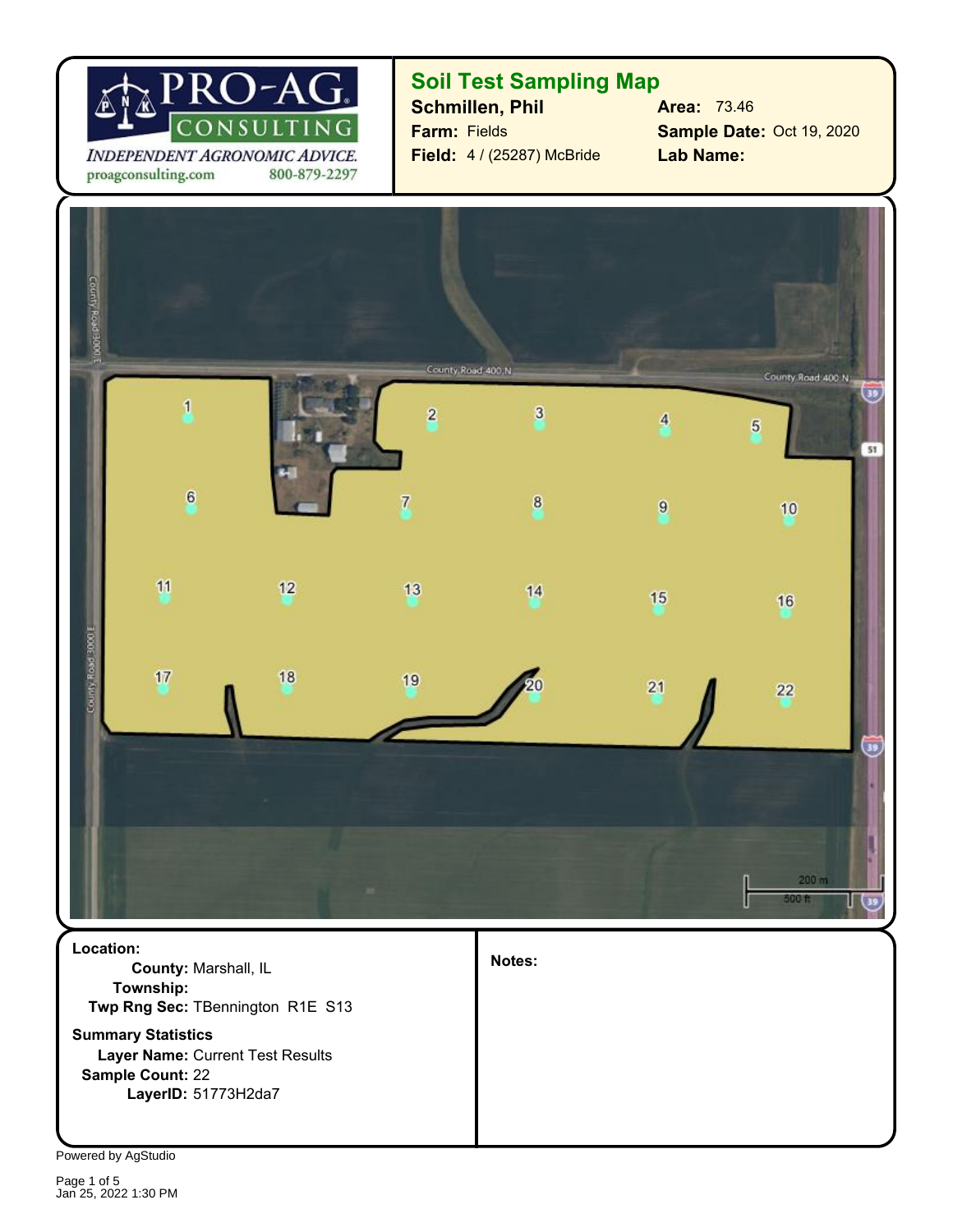

#### **Soil Test Map Report - PHW**

**Field** 4 / (25287) McBride **Farm:** Fields **Schmillen, Phil**

**Sample Date** Oct 19, 2020 **Lab Name Area:** 73.46

 $-59.98$ 

60



6.1 to 6.8

5.5 to 6.1  $< 5.5$ 

 $-10.82$ 

20

40

**Acres** 

 $0.00$ 

0

5.9 **Minimum** 6.37 **Weighted Average:** 6.37 **Average Rate Maximum** 7.8 Sample Count 22 **Layer Name** Current Test Results **Summary Statistics Twp Rng Sec:** TBennington R1E S13

Powered by AgStudio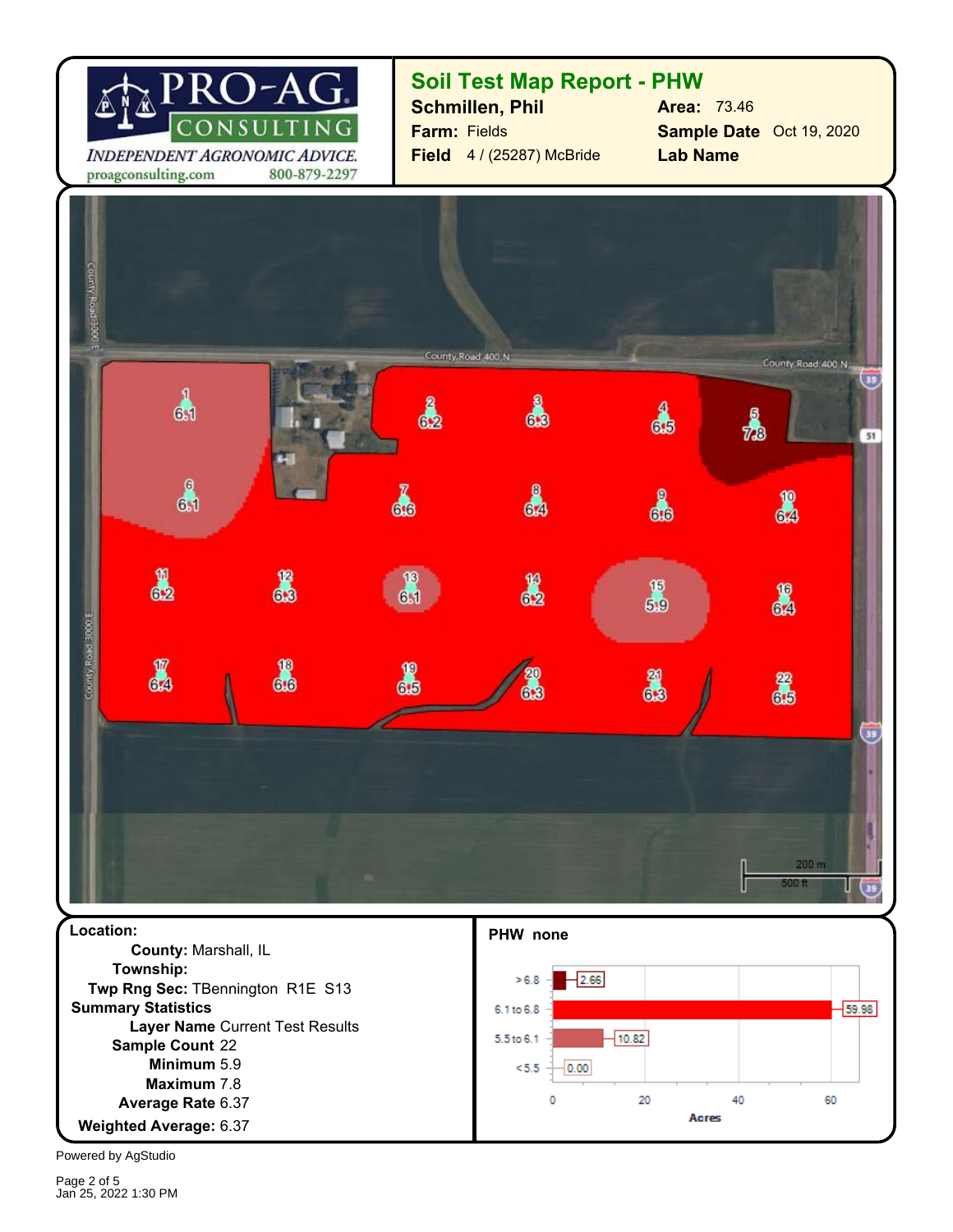

### **Soil Test Map Report - P1**

**Field** 4 / (25287) McBride **Farm:** Fields **Schmillen, Phil**

**Sample Date** Oct 19, 2020 **Lab Name Area:** 73.46

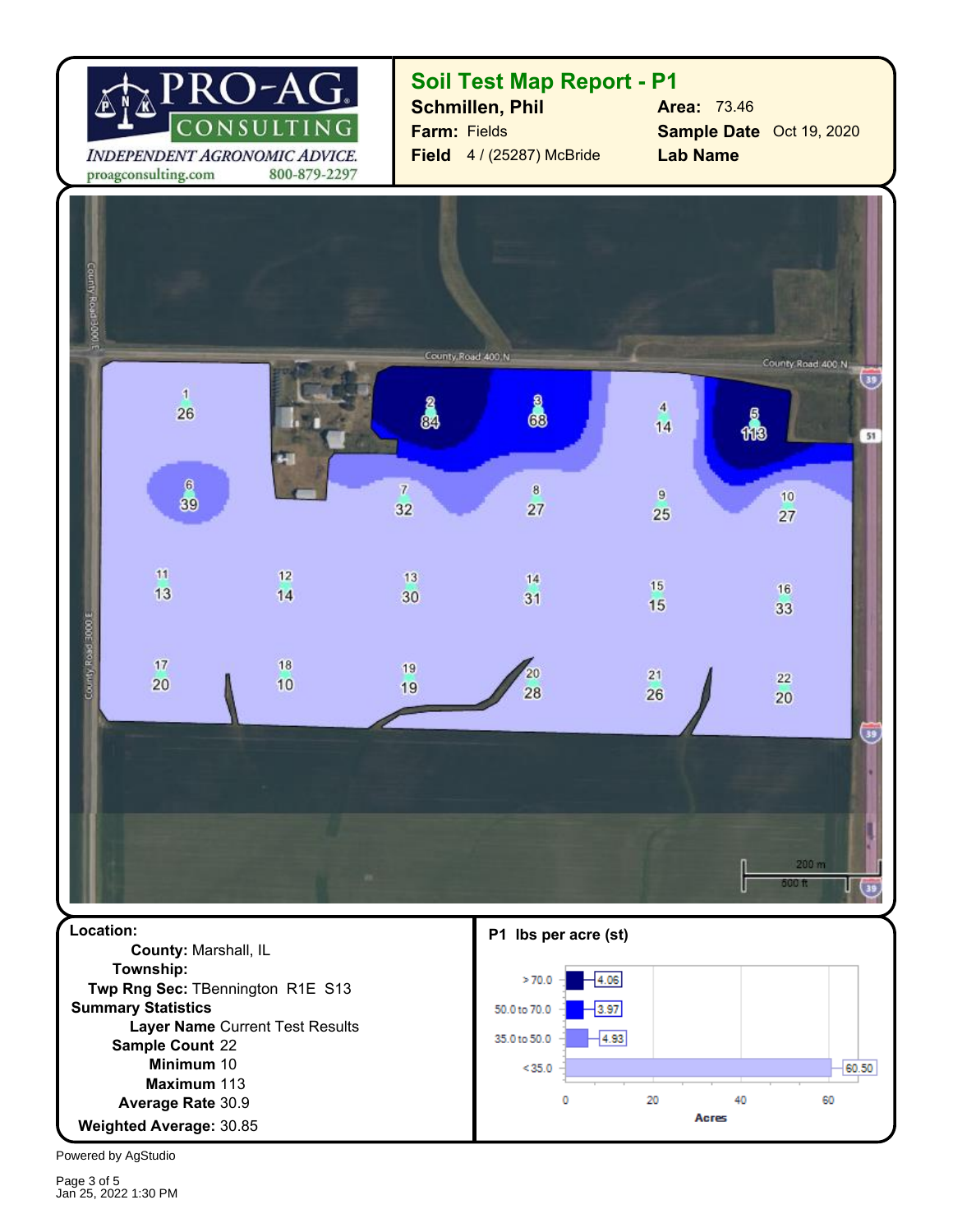

## **Soil Test Map Report - K**

**Field** 4 / (25287) McBride **Farm:** Fields **Schmillen, Phil**

**Sample Date** Oct 19, 2020 **Lab Name Area:** 73.46



Powered by AgStudio